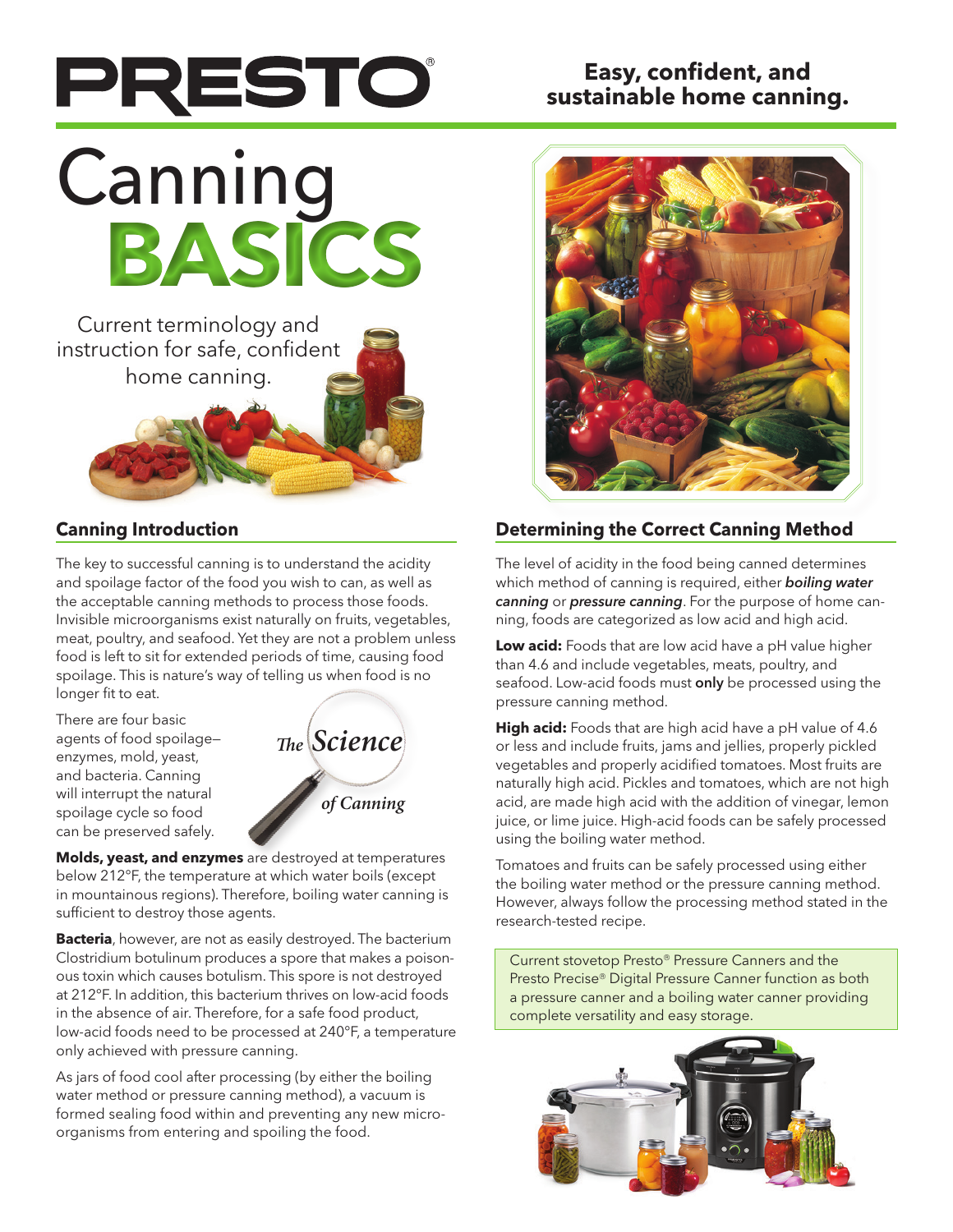#### **Preplanning**

Prior to the canning season, thoroughly examine your pressure canner. Whether you have a new canner or a trusted old canner, it's important to do a trial run with water to ensure it is functioning acceptably. As a general rule, replace the sealing ring and overpressure plug at least

every three years. If your canner has a dial gauge, we recommend having it tested at your county extension office or with the manufacturer to ensure its proper operation. Finding a problem with a full load of vegetables in the canner can be disheartening.



#### **Selecting a Recipe**

To produce home canned food that is safe for storage at room temperature, it is necessary to use a tested canning recipe. Recipes that have been handed down through the years or those found on the web are oftentimes unreliable and usually do not include scientifically tested processing procedures that are vital to a successful and safe canning project. Canning information published prior to 1994 may be incorrect and could pose a serious health risk. A tested canning recipe has been evaluated to determine the accurate processing method (boiling water canning or pressure canning) as well as the preparation instructions and processing time. Do NOT can leftovers; it is not safe.

Always choose recipes from a reliable resource, such as the National Center for Home Food Preservation (nchfp.uga.edu), your local Cooperative Extension Service, the GoPresto.com website or by calling National Presto Industries, Inc. at (800) 877-0441.

#### **Assembling Supplies**



**Selecting Jars**

Glass home canning jars, sometimes referred to as Mason jars, are the only jars recommended for safe home canning. They are available in standard sizes (half-pint, pint, and quart jars) and will withstand the heat of a pressure canner, time after time. Note: Half gallon jars are recommended only for canning clear juices, such as grape and apple.

Glass home canning jars offer a deep neck and wide sealing surface to assure a tight seal. Always visually examine canning jars for nicks or cracks. Recycle or discard any damaged jars. Do not use jars from commercially prepared foods because they were made for single-use only. Always use the

jar size and exact processing procedures indicated in the research-tested processing recipe.

#### **Cleaning Jars for Canning**

Jars should be thoroughly washed in hot, sudsy water. Do not use wire brushes, abrasive materials, or cleansers because they may damage the glass. Rinse jars completely with hot water. To help prevent jar breakage, allow jars to stand in very hot water prior to filling with food. A dishwasher may also be used. Wash and dry jars using a regular cycle. When cycle is complete, remove one jar at a time, keeping the rest of the jars heated until needed.

Jars do not need to be sterilized unless the food placed in them will be processed less than 10 minutes using the boiling water method, such as jams and jellies. To sterilize the jars, boil them for 10 minutes. If you live at an altitude of 1,000 feet or more, boil an additional minute for each 1,000 foot increase in altitude. *If you wish, rather than sterilizing jars, the processing time can be increased to 10 minutes* for those jams and jellies that have a processing time of 5 minutes. The additional processing time is not harmful to most gels. Keep in mind that if your altitude is above 1,000 feet the processing time needs adjustment.

#### **Canning Lids and Bands**

The two-piece vacuum lid is the recommended closure for home canning. It consists of a flat metal lid with a sealing

compound on the outer edge and a separate metal screw band that secures the lid during processing. The bands can be used repeatedly if they remain in good condition; however, new lids must be used each time. Always prepare lids and bands according to manufacturer's instructions.



Avoid closures such as zinc caps and glass lids that require a jar rubber. These closures do not provide a proper method to determine if the seal is safe. Also, avoid commercial onepiece caps even if they have a rubber-like gasket because they are intended for one-time use only.

## **Selecting and Preparing Food**

Select only produce that is at its peak quality. Produce that is overripe or damaged will not be a good canned product. Always follow exact preparation instructions such as peeling, slicing, or chopping. Altering the recipe may affect the heat penetration of the food which when canned may result in underprocessing.

There are two methods of packing food into jars: raw pack and hot pack. Recipes will indicate a packing method that is best for the food being canned. In some cases, both raw and hot pack are indicated. If given a choice, the hot pack method yields better color and flavor, especially when foods are canned using the boiling water method.



**Raw Pack:** Unheated food is put directly into the jars and then covered with boiling water, juice, or syrup. When raw